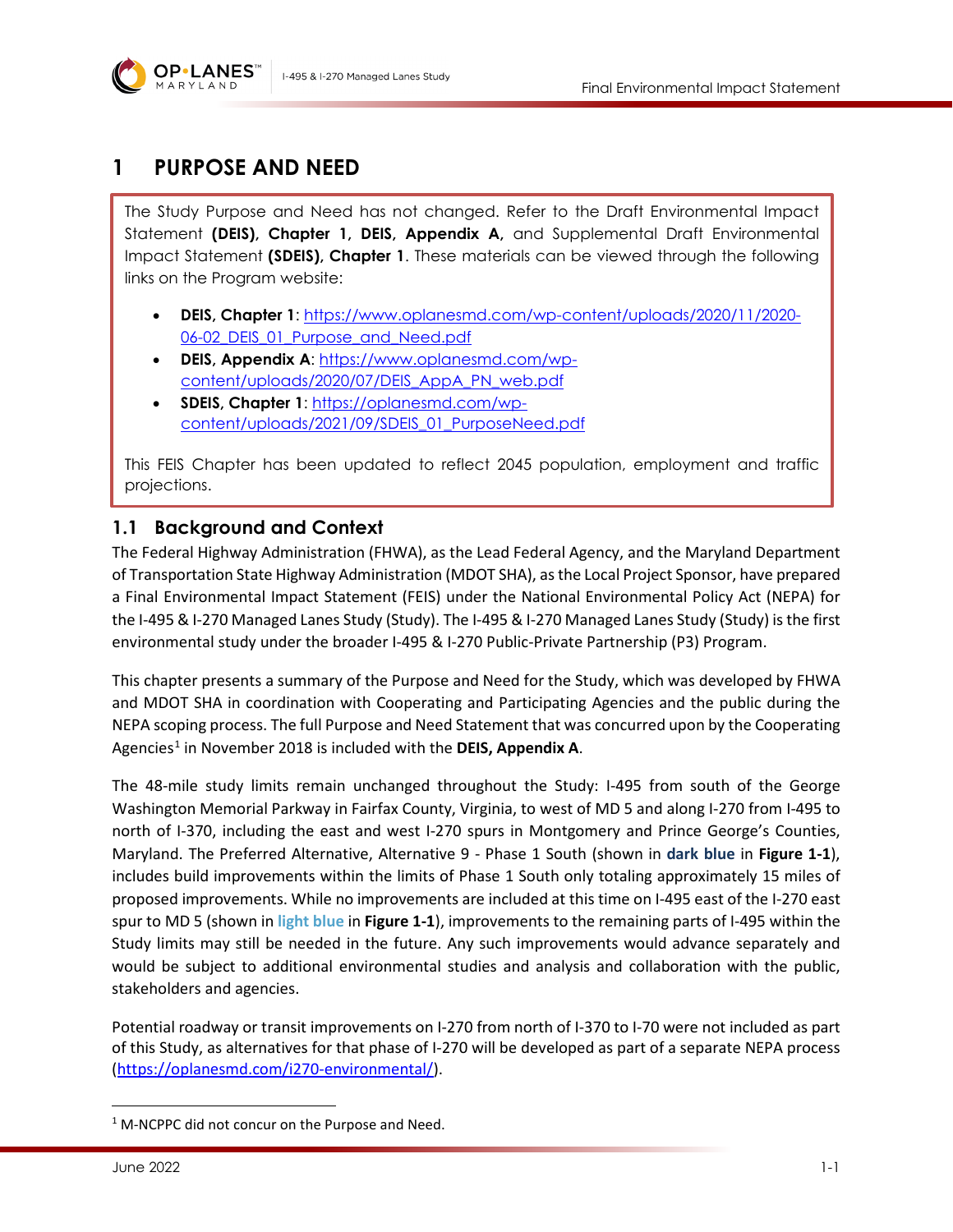

<span id="page-1-0"></span>

**Figure 1-1: I-495 & I-270 Managed Lanes Study Corridors – Preferred Alternative**

#### **1.2 Purpose and Need**

The Study Purpose and Need Statement was developed through a collaborative process with other federal, state and local agencies and the public during the NEPA scoping process that included examination of multiple transportation and regional planning studies that had been conducted over the past 20+ years, and an analysis of the environmental and socioeconomic conditions of the region. Refer to **DEIS, Appendix A** for the Purpose and Need Statement [\(https://oplanesmd.com/wp](https://oplanesmd.com/wp-content/uploads/2020/07/DEIS_AppA_PN_web.pdf)[content/uploads/2020/07/DEIS\\_AppA\\_PN\\_web.pdf\)](https://oplanesmd.com/wp-content/uploads/2020/07/DEIS_AppA_PN_web.pdf). This chapter includes a summary of the Purpose and Need Statement, as well as updated traffic and demographic data relevant to the Purpose and Need.

This Study analyzed travel demand management solution(s) and reasonable alternatives that address these identified needs of the study area. The Project purpose is to address congestion, improve trip reliability on I-495 and I-270 within the study limits and enhance existing and planned multimodal mobility and connectivity.

The needs for the Study are:

- Accommodate Existing Traffic and Long-Term Traffic Growth
- Enhance Trip Reliability
- Provide Additional Roadway Travel Choices
- Improve Movement of Goods and Services
- Accommodate Homeland Security.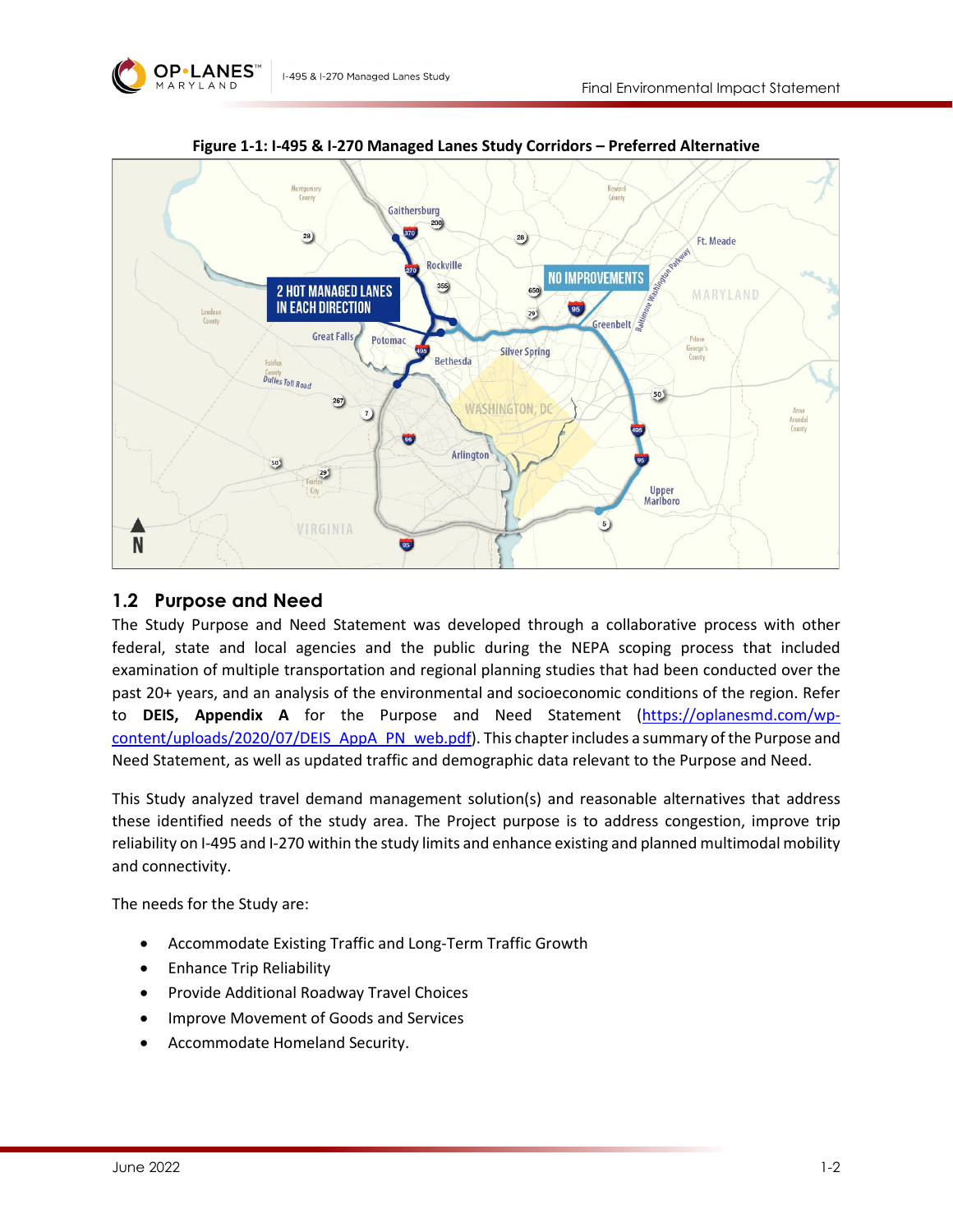



# **1.3 Accommodate Existing Traffic and Long-Term Traffic Growth**

The state of Maryland experiences the second longest commuting times in the nation, according to 2015 US Census American Community Survey data. The National Capital Region is the most congested region in the nation based on annual delay and congestion per auto commuter. Specifically, I-495 west of I-270 had an Average Annual Daily Traffic (AADT) of 255,000 vehicles per day and I-270 had an AADT volume over 265,000 vehicles per day in 2019 (MDOT SHA, 2020). Refer to **Chapter 4**, **Section 4.3** and **FEIS, Appendix A** for results of the final traffic analysis.

# **1.3.1 Population and Employment Growth**

I-495 connects key employment centers within the study area, many of which are undergoing redevelopment as multi-use activity centers with mixed land uses, including residential and retail activity. Bethesda, Rock Spring Technology Park, Silver Spring, Wheaton, College Park, Greenbelt, New Carrollton, Largo, and Suitland are all points of origin and destinations for large numbers of travelers. This creates travel demand during a broad range of times during the day and throughout the week as demonstrated by the fairly even traffic directional splits on I-495 during the peak periods.

The I-270 corridor provides an essential connection between the National Capital Region, central and western Maryland, and longer-distance trips to the Midwestern US, through use of I-70 and I-68. It is an important corridor for both local and long-distance trips. The area up to I-370 includes residential, retail/commercial, and growing mixed-use development including Downtown Crown in Gaithersburg. Major government and corporate employment centers such as National Institute of Standards and Technology and pharmaceutical corporations are spread throughout Montgomery County generating travel in both directions of I-270 during peak travel periods. However, there is a clear directional split in traffic on I-270 during the morning and afternoon/evening weekday commutes. I-270 is the primary route from the population centers around the National Capital Region to many recreational and tourism points of interest to the northwest including Monocacy National Battlefield, Chesapeake and Ohio Canal National Historical Park, Harpers Ferry National Historical Park, and Antietam National Battlefield.

Traffic growth along I-495 and I-270 is related in part to increased regional population. A growing population results in the need for additional mobility to intended destinations such as work, school, sites of commerce, and recreational/tourism points of interest. The population in Montgomery and Prince George's counties have increased approximately 20.1 and 14.6 percent, respectively, between 2000 and 2020 (**[Table 1-1](#page-3-0)**). The Metropolitan Washington Council of Governments (MWCOG) Round 9.1a forecasts, estimates that between 2020 and 2045 the population in Montgomery County and Prince George's County will increase approximately 16.3 percent and 7.9 percent, respectively (**[Table 1-1](#page-3-0)**). According to MWCOG 2000 and 2020 data, employment in Montgomery and Prince George's Counties has increased between 14.5 percent and 3.3 percent, respectively (**[Table 1-2](#page-3-1)**). The MWCOG forecasts that between 2020 and 2045, employment in Montgomery County and Prince George's County will increase approximately 24.9 percent and 15.2 percent, respectively (**[Table 1-2](#page-3-1)**).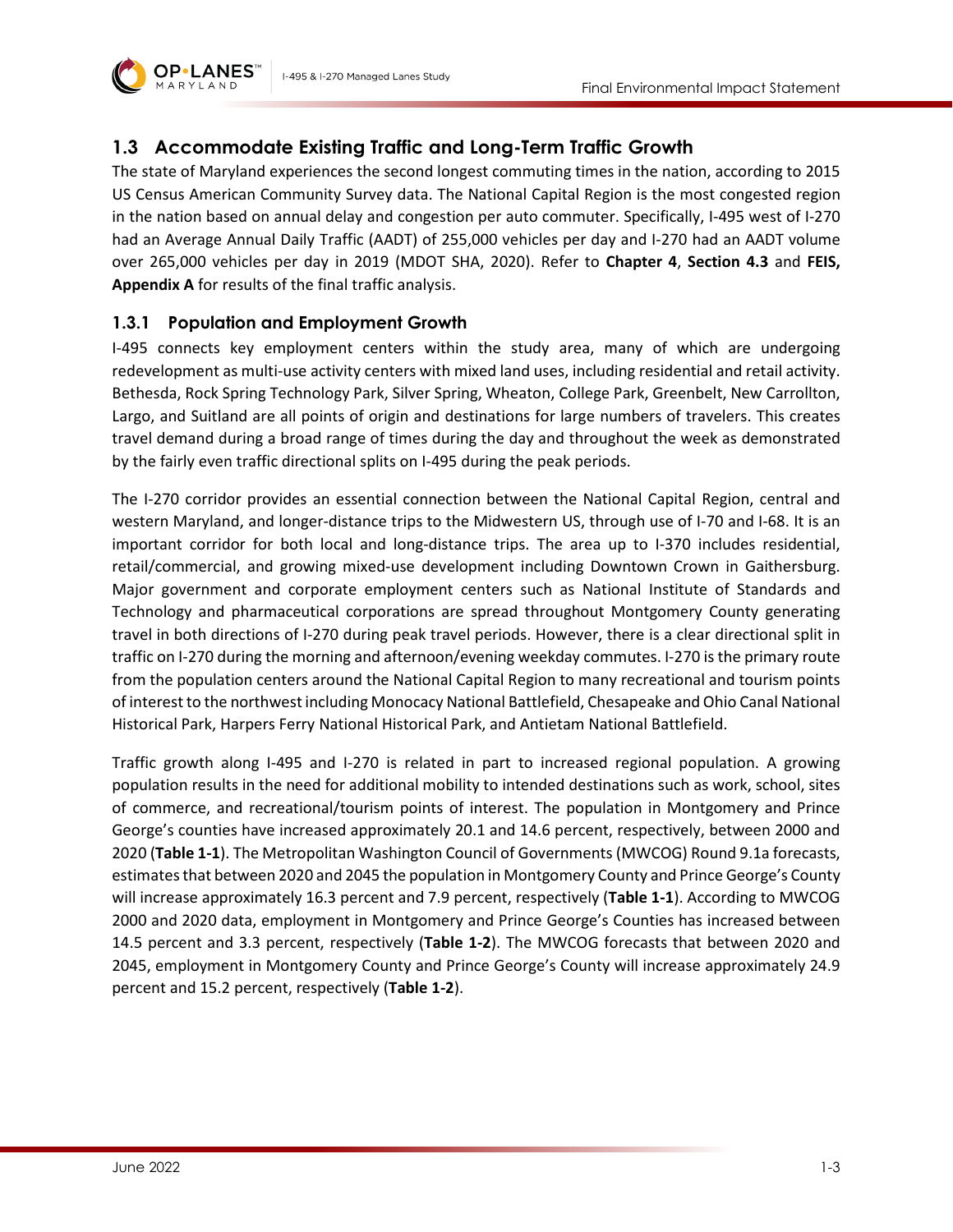

<span id="page-3-0"></span>

| Geography                                           | 2000      | 2020      | % Increase<br><b>Since 2000</b> | 2045<br><b>Forecast</b> | <b>Forecasted %</b><br>Increase 2020 to<br>2045 |
|-----------------------------------------------------|-----------|-----------|---------------------------------|-------------------------|-------------------------------------------------|
| <b>Montgomery County</b>                            | 875,672   | 1,052,000 | 20.1%                           | 1,223,300               | 16.3%                                           |
| Prince George's<br>County                           | 805,723   | 923,100   | 14.6%                           | 995,900                 | 7.9%                                            |
| Inner Washington, DC<br>Suburbs $1$                 | 390,386   | 529,400   | 35.6%                           | 681,500                 | 28.7%                                           |
| Outer Washington, DC<br>Suburbs $2$                 | 891,273   | 1,093,000 | 22.6%                           | 1,204,700               | 10.2%                                           |
| <b>MWCOG Planning</b><br><b>Area Counties Total</b> | 4,385,759 | 5,690,000 | 29.7%                           | 6,925,700               | 21.7%                                           |

**Table 1-1: Regional Population Growth**

Sources: MWCOG (2006; 2020)

<sup>1</sup> As defined by MWCOG and includes Calvert, Charles, and Frederick counties.

<sup>2</sup> As defined by MWCOG and includes Anne Arundel, Carroll, and Howard counties.

<span id="page-3-1"></span>

| Geography                                           | 2000      | 2020      | % Increase<br><b>Since 2000</b> | 2045<br><b>Forecast</b> | <b>Forecasted %</b><br>Increase 2020 to<br>2045 |
|-----------------------------------------------------|-----------|-----------|---------------------------------|-------------------------|-------------------------------------------------|
| <b>Montgomery County</b>                            | 474,602   | 543,500   | 14.5%                           | 678,800                 | 24.9%                                           |
| Prince George's<br>County                           | 337,976   | 349,000   | 3.3%                            | 402,100                 | 15.2%                                           |
| Inner Washington, DC<br>Suburbs $1$                 | 161,003   | 201,100   | 24.9%                           | 251,300                 | 25.0%                                           |
| Outer Washington, DC<br>Suburbs $2$                 | 525,294   | 649,200   | 23.6%                           | 789,700                 | 21.6%                                           |
| <b>MWCOG Planning</b><br><b>Area Counties Total</b> | 2,791,859 | 3,360,600 | 20.4%                           | 4,273,800               | 27.2%                                           |

**Table 1-2: Regional Employment Growth**

Sources: MWCOG (2006; 2020)

<sup>1</sup> Includes Calvert, Charles, and Frederick counties.

<sup>2</sup> Includes Anne Arundel, Carroll, and Howard counties.

#### **1.3.2 Traffic Growth**

The [2](#page-3-2)020 Maryland State Highway Mobility Report (MDOT SHA, 2020)<sup>2</sup> documents substantial traffic growth in the National Capital Region prior to the COVID-19 pandemic. The number of vehicle miles traveled (VMT) along Maryland roadways set an all-time record in 2019 with over 60 billion VMT. Also, Baltimore, Montgomery, and Prince George's Counties experienced the largest increase in VMT between 2018 and 2019, each growing by more than 80 million VMT. These statistics show the large movement of people into and around the National Capital Region at peak periods and the movement of goods throughout the day. This movement is focused around the major interstates. In addition, the top four highest volume roadway sections in Maryland based on average daily traffic (ADT) are contained within

<span id="page-3-2"></span><sup>&</sup>lt;sup>2</sup> The Purpose and Need Statement in the **DEIS, Appendix A** was finalized in November 2018 based on the 2016 Mobility Report. The 2018 Mobility Report numbers were included in **DEIS, Chapter 1**. The **FEIS, Chapter 1** presents the updated numbers based on the 2020 Mobility Report.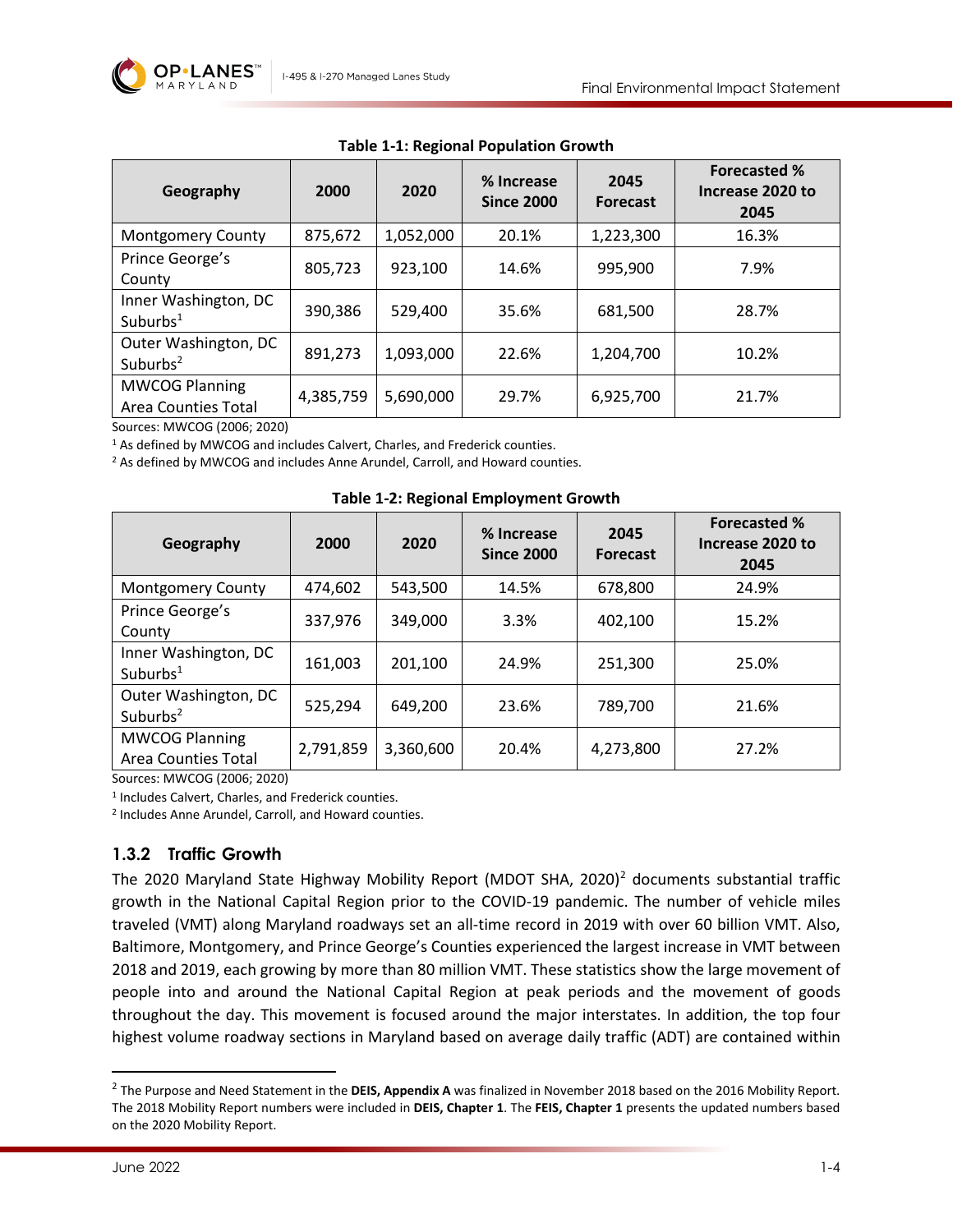

the study limits. These locations include I-270 from the I-270 Split to MD 117, I-495 from the Virginia State Line to the I-270 West Spur, I-495 from the I-270 East Spur to I-95, and I-495 from MD 4 to I-95. Refer to **Chapter 4, Table 4-1** for existing ADTs in the study corridors.

The combined effect of changes in traffic volumes and changes in transit usage on speeds and congestion along I-495 and I-270 has also been monitored by MDOT SHA through a partnership with the Regional Integrated Transportation Information System. A review of this data indicated that congestion decreased significantly on I-495 and I-270 at the onset of the pandemic in Spring 2020, corresponding to the sharp decline in traffic volumes during that time. However, by November 2021, significant congestion had returned to the study area, approaching pre-pandemic levels. For example, average speeds on the I-495 Inner Loop crossing the American Legion Bridge during the PM peak in early November (non-holiday) of 2021 were 20 mph, reflecting significant congestion, and matching the speeds during the similar period in November 2019 (also 20 mph). Refer to **Chapter 4, Section 4.5** and **FEIS, Appendix C** for additional details and results of the COVID-19 traffic analysis.

The high demand for travel results from commuter, commercial, and recreational use of the study corridors and has created congestion along the roadways. Congestion occurs during peak travel periods when demand exceeds roadway capacity. Along I-495, these peak travel periods occur at various times throughout the day, not just during the typical AM and PM peak periods, for as long as 10 hours per day. This type of recurring congestion makes roadways in the study corridors susceptible to exponential increases in delay, as the systems have a fixed capacity base. This exponential increase in delay occurs after a traffic queue has formed and new vehicles arrive, thereby increasing the delay for those vehicles arriving behind them (Cambridge Systematics, Inc., 2005).

Additionally, as congestion increases, the speeds decrease and the roadways in the study corridors become more susceptible to traffic incidents, such as vehicle crashes which cause non-recurring congestion. Crashes are unpredictable and can result from decreased vehicle spacing (rear-end collisions) and weaving and merging maneuvers (sideswipes) to change lanes. Heavily trafficked areas and construction zones are especially prone to these types of incidents (National Capital Region Transportation Planning Board, 2016d). After a crash occurs, it produces stop-and-go traffic movements and can result in lane closures on these capacity-limited systems. These non-recurring delays make the highway systems unreliable, thus negatively affecting travel times and speeds. (This diminished reliability as a result of traffic growth is interrelated to the another need element, as described in **Section 1.4**.)

Long-term traffic management options are needed to address the existing and future recurring congestion along the study corridors. In the National Capital Region, as well as across the country, the addition of general purpose roadway capacity alone cannot keep up with the growing demand for mobility due to the expanding populations and growth in and around the cities. Options to address the growing traffic demand and congestion in the region have been the subject of many prior studies; refer to **DEIS, Appendix A, Section 2.2.1**. While some of those strategies are being implemented, for example Travel Demand Management under the I-270 Innovative Congestion Management project to address existing issues and short-term needs on I-270 and additional mass transit under the Purple Line Light Rail project, these project alone would not address any of the significant operational issues experienced under existing conditions, and it would not be able to accommodate long-term traffic growth, resulting in slow travel speeds, significant delays, long travel times, and an unreliable network. The 2045 No Build traffic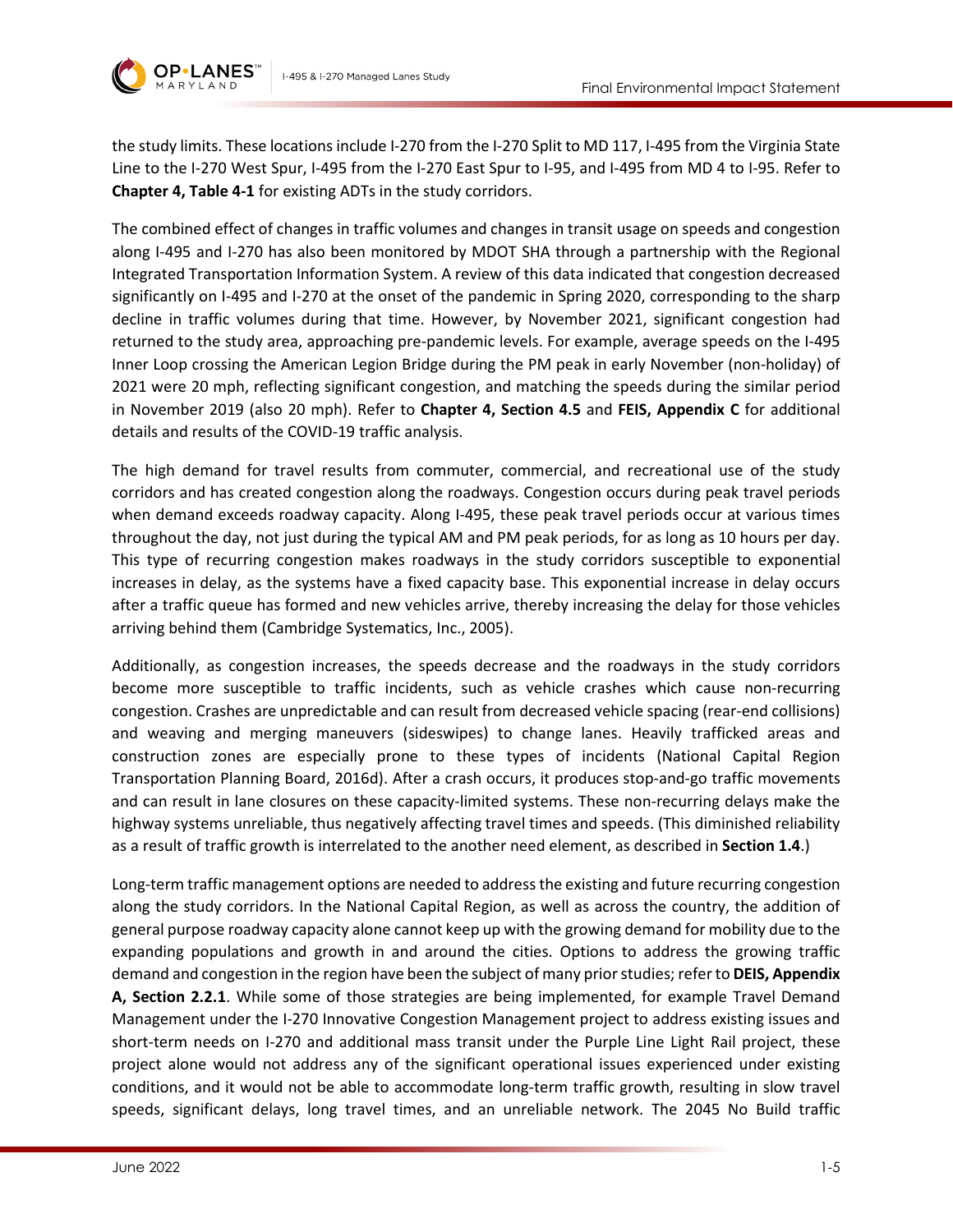

projections show severe congestion on I-495 and I-270 which will adversely affect the regional and local roadway network, especially in and around the interchanges and arterial roads in the study area.

Traffic management strategies are one option in the transportation "tool-kit" that have been identified to address the growing congestion. Managed lanes would maintain traffic operations at a relatively free-flow condition with little congestion because the number of vehicles entering the lanes is controlled. Management strategies, such as managed lanes, were evaluated in several prior studies for these corridors: Capital Beltway Study, I-270 Multi-Modal Corridor Study, and the West Side Mobility Study. The management strategies previously evaluated in these prior studies include high-occupancy vehicle (HOV), high-occupancy toll (HOT), or express toll lanes (ETL).

Congestion on these corridors also has negative effects on access to and usage of other transportation modes. Besides enhanced performance on I-495 and I-270 themselves, improvements to provide congestion relief on these facilities will also enhance existing and proposed multimodal transportation services by improving connectivity and mobility through enhancing trip reliability and providing additional travel choices for efficient travel during times of extensive congestion. Improved direct and indirect connections to park and ride lots, Metrorail, bus and other transit facilities are anticipated to occur as a result of addressing congestion on these regional roadways, thus providing a system of systems approach to addressing overall transportation needs in the National Capital Region.

# **1.4 Enhance Trip Reliability**

Congestion on I-495 and I-270 results in unpredictable travel times. Travelers and freight carriers place a high value on reaching their destinations in a timely and safe manner, and in recent years, the study corridors have become so unreliable that uncertain travel times are experienced daily. More dependable travel times are needed to ensure trip reliability.

MDOT SHA uses the Travel Time Index  $(TT)$ <sup>[3](#page-5-0)</sup> as one of the primary measures of congestion on freeways/expressways. The 2018 Mobility Report identifies the top 15 congested segments during the AM peak hour and the PM peak hour in Maryland based on TTI data from the year 2017, corresponding to the baseline year for traffic operational analyses in this FEIS. Five of the top 15 most congested segments in Maryland during the AM peak are located within the study corridors on I-495, as shown in **[Table 1-3](#page-6-0)**. Nine of the most congested segments in Maryland during the PM peak are located within the study corridors, as shown in **[Table 1-4](#page-6-1)**. In 2045, based on modeling completed for the Study, travel times along the study corridors are projected to increase and users would likely have to increase their planned travel time to reach their intended destinations. In addition, increased amounts of congestion will likely decrease vehicle spacing along the roadways, thereby increasing the potential for congestion-related crashes (rear-end and sideswipe collisions). When these occur, traffic incidents and non-recurring congestion will further degrade the performance and reliability of I-495 and I-270, potentially causing delay for over 300,000 commuters each weekday by the year 2045 and increasing travel costs.

<span id="page-5-0"></span><sup>&</sup>lt;sup>3</sup> The TTI compares the 50th percentile travel time of a trip on a segment of freeway/expressway for a particular hour to the travel time of a trip during off peak (free-flow or uncongested) conditions. The higher the TTI, for a given hour of the day, the longer the travel times (MDOT SHA, 2018). Free Free-flow conditions equate to TTI 1.0, and a TTI of 2.0 indicates a trip takes twice as long as free free-flow conditions, and greater than 2.0 indicated severe congestion.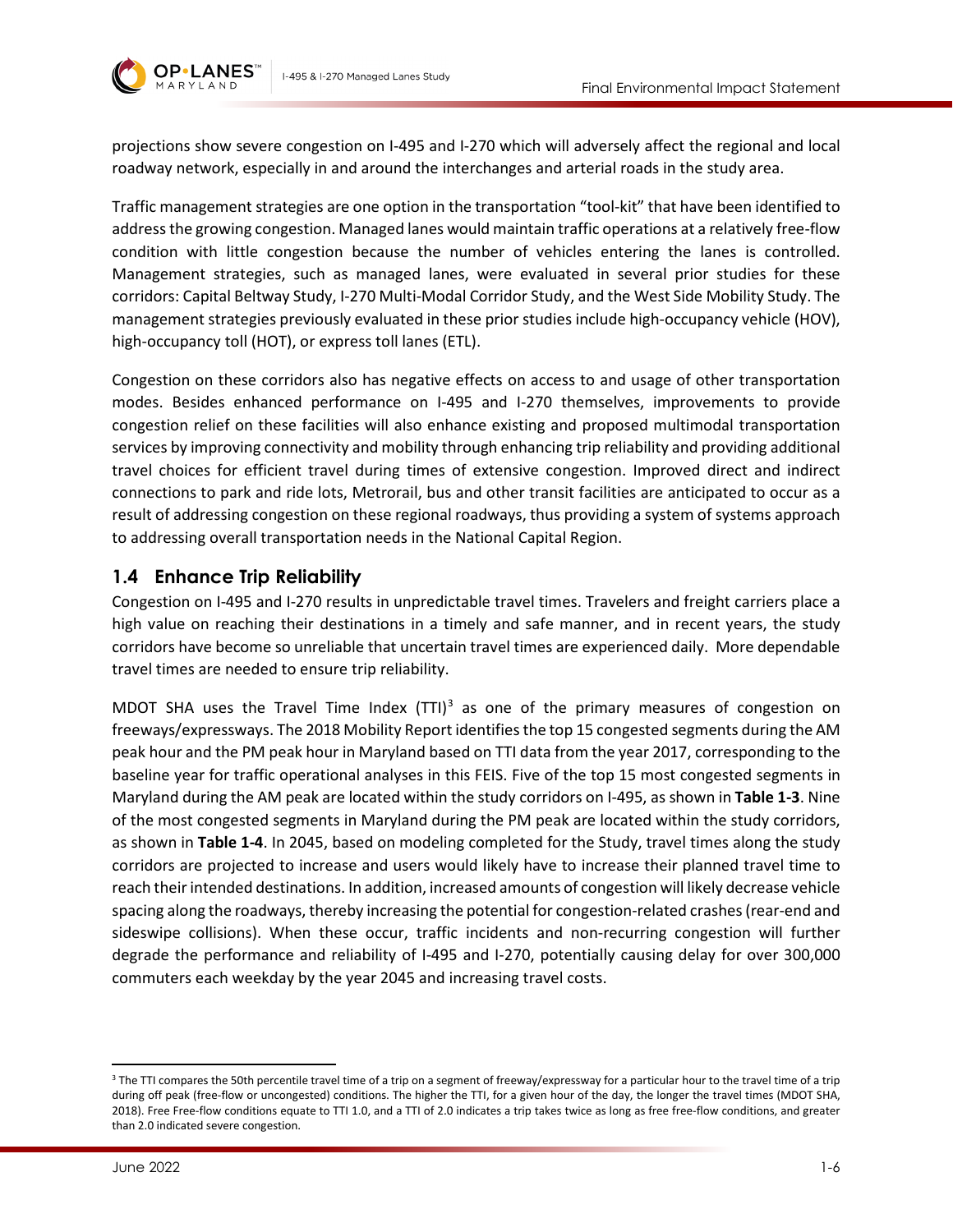

<span id="page-6-0"></span>

| Road    | Location                            | <b>Direction</b><br>(Loop) | <b>2017 TTI</b><br>(MD Rank) | Projected<br><b>2045 TTI</b> | Forecasted<br>% Increase |
|---------|-------------------------------------|----------------------------|------------------------------|------------------------------|--------------------------|
| $I-495$ | MD 650 to MD 193                    | Outer                      | 5.1(1)                       | 6.5                          | 27%                      |
| $I-495$ | at MD 650                           | Outer                      | 4.6(2)                       | 6.0                          | 30%                      |
| $I-495$ | MD 193 to US 29                     | Outer                      | 4.1(3)                       | 5.3                          | 29%                      |
| $I-495$ | I-95 to Prince George's County Line | Outer                      | 3.6(5)                       | 7.2                          | 100%                     |
| $I-495$ | US 29 to MD 97                      | Outer                      | 2.9(9)                       | 4.0                          | 38%                      |

#### **Table 1-3: 2017 and Projected 2045 No Build TTI for Most Congested Segments in AM Peak**

Source: MDOT SHA (2018) Note: MDOT SHA defines the various levels of congestion in four categories<sup>[4](#page-6-2)</sup> based on TTI.

| Table 1-4: 2017 and Projected 2045 No Build TTI for Most Congested Segments in PM Peak |
|----------------------------------------------------------------------------------------|
|----------------------------------------------------------------------------------------|

<span id="page-6-1"></span>

| Road    | Location                             | <b>Direction</b><br>(Loop) | <b>2017 TTI</b><br>(MD Rank) | Projected<br><b>2045 TTI</b> | <b>Forecasted</b><br>% Increase |
|---------|--------------------------------------|----------------------------|------------------------------|------------------------------|---------------------------------|
| $I-495$ | at Cabin John Pkwy                   | Inner                      | 4.5(1)                       | 6.1                          | 36%                             |
| $I-495$ | Clara Barton Pkwy to Cabin John Pkwy | Inner                      | 3.8(6)                       | 4.9                          | 29%                             |
| $1-270$ | I-270 Split to Democracy Blvd        | South                      | 3.5(7)                       | 3.5                          | $0\%^2$                         |
| $I-495$ | MD 355 to MD 185                     | Inner                      | 3.4(9)                       | 3.7                          | 9%                              |
| $I-495$ | at MD 185                            | Inner                      | 3.4(10)                      | 4.7                          | 38%                             |
| $I-495$ | at MD 355                            | Inner                      | 3.3(11)                      | 5.3                          | 61%                             |
| $I-495$ | MD 190 to I-270 West Spur            | Inner                      | 3.3(12)                      | 5.1                          | 55%                             |
| $I-495$ | at MD 190                            | Outer                      | 3.2(14)                      | 3.4                          | 6%                              |
| $I-495$ | MD 190 to Clara Barton Pkwy          | Outer                      | 3.1(15)                      | 3.1                          | $0\%$ <sup>2</sup>              |

Source: MDOT SHA (2018)

Notes: 1. MDOT SHA defines the various levels of congestion in four categories<sup>4</sup> based on TTI. 2. Future congestion is mitigated by background projects at these locations.

Overall, this TTI data shows that users in the study corridors need an option for a reliable trip when the general purpose lanes are congested due to recurring or non-recurring congestion (such as incidents, weather, and disabled vehicles). Managed lanes are an option to provide users with a more reliable travel time for their trip. Managed lanes are designed to operate at an acceptable level of service even when the adjacent general purpose lanes are congested. Because they are managed to control the number of vehicles using the lane to keep them flowing, managed lanes provide users with a more reliable option to reach their destination(s).

#### **1.5 Provide Additional Roadway Travel Choices**

Travelers on I-495 and I-270 do not have free-flowing travel options in the study corridors during peak periods or during the high incidents of vehicle breakdowns or accidents which exacerbate congestion and delays. Other than on I-270 where there are some HOV lanes, existing low-occupancy vehicles, buses, carpools, and vanpools, and trucks are limited to general purpose lanes along these roadways. Users needing to travel during peak periods, which experience recurring delays, utilize a variety of methods seeking a less congested option. Users attempt to bypass high volume ramps and locations by using arterial streets for all or a portion of their travel. Other users adjust their travel schedule to avoid those timeframes with typical delays. In addition, other than choosing alternate non-freeway routes (local and

<span id="page-6-2"></span><sup>4</sup> These four categories are: Uncongested (TTI < 1.15); Moderate Congestion (1.15 < TTI < 1.3); Heavy Congestion (1.3 < TTI < 2.0); or Severe Congestion (TTI greater than 2.0).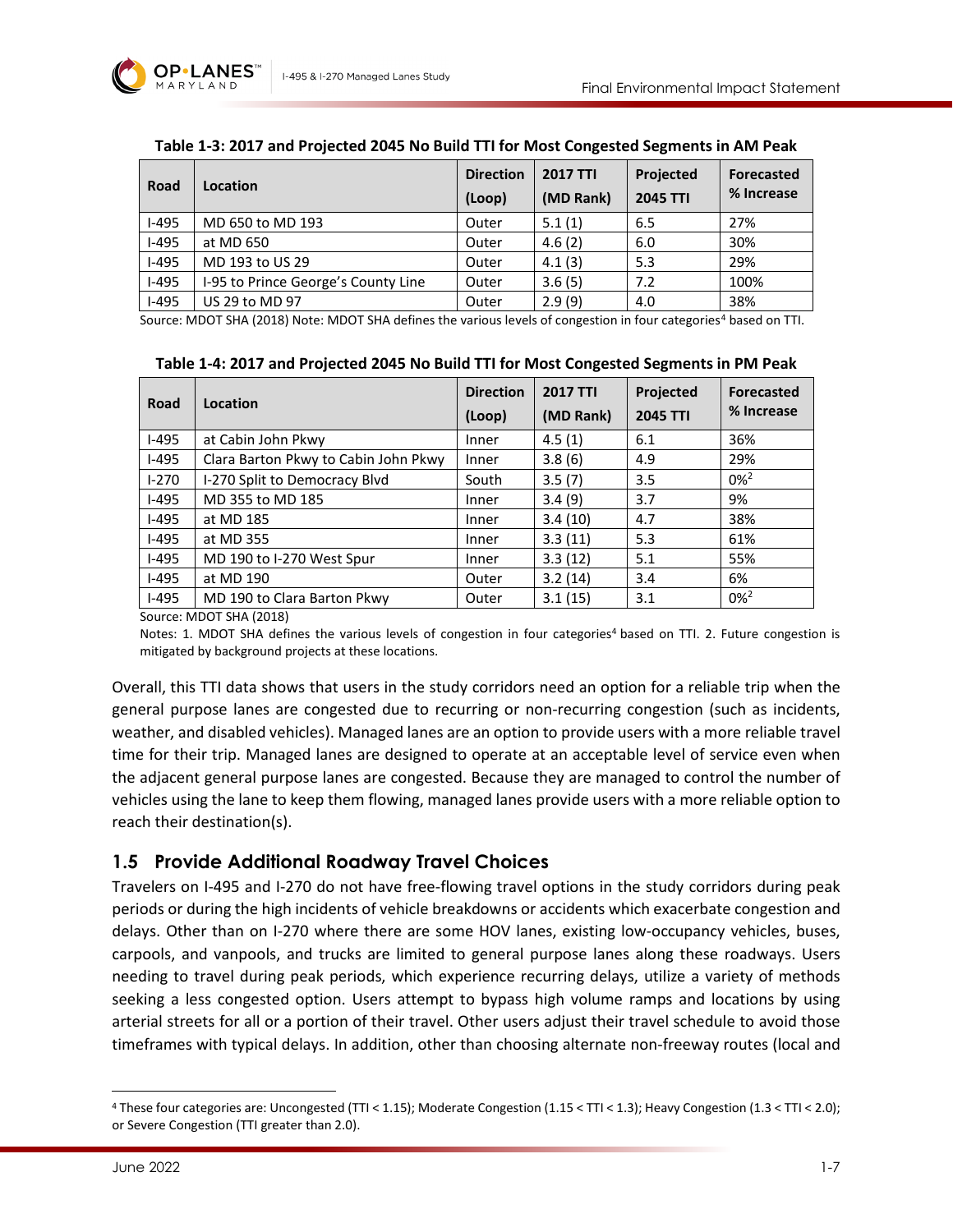

arterial roadways), no options exist to avoid non-recurring delays, such as during crashes, which close travel lanes or substantially slow travel. Additional roadway management options are needed to improve travel choice for time-sensitive trips, provide opportunities to bypass delays, and manage demand, while improving reliability and maintaining the existing number of general purpose lanes in the study corridors (**FEIS, Appendix A, Section 3.6**).

Managed lanes are an option to provide drivers with a choice to pay for a less congested trip or to carpool because they are managed to control the number of vehicles using the lanes. Drivers adjust their travel behavior in order to take advantage of the management tool for those managed lanes if their particular trip purpose warrants a relatively free-flow condition. When traffic shifts to the managed lanes, it also frees up space in the general purpose lanes to accommodate additional traffic that might otherwise use the local arterial network to avoid freeway congestion. The management strategies could include HOV, HOT, or ETLs. Under the Preferred Alternative, the management strategy is HOT where single occupancy vehicles pay a toll while bus transit, HOV 3+ including carpool and vanpool, travel toll-free.<sup>[5](#page-7-0)</sup> Managed lanes can also encourage and support reliable, more efficient transit service such as express and commuter bus routes. Optimizing free-flow conditions has the potential to increase overall mobility by making transit usage on those lanes faster and more effective. Accommodating transit usage on the managed lanes, coupled with enhancing connectivity through reduced congestion on the study corridors, presents the opportunity to incorporate multimodal solutions to the identified transportation needs.

# **1.6 Accommodate Homeland Security[6](#page-7-1)**

The National Capital Region is the nation's main hub of government, military, and other facilities related to homeland security, such as US Customs and Border Patrol, Federal Emergency Management Agency, and Transportation Security Administration, refer to **Table 3-8** in **FEIS, Appendix A** for additional details. These agencies and facilities rely on quick, unobstructed roadway access during a homeland security event. During a homeland security event, the government facilities along the I-495 and I-270 study corridors, as well as beyond the limits of the study corridors into the Baltimore Metropolitan Area and Northern Virginia, may be required to utilize I-495 and I-270. Existing congestion would be exacerbated in the event of an emergency evacuation and/or homeland security event in the National Capital Region. Per the FHWA study, *Highway Evacuations in Selected Metropolitan Areas: Assessment of Impediments*, a primary impediment to effective large-scale evacuations in the National Capital Region is roadway capacity (FHWA, 2010).

I-495 and I-270 are primary connections to and from densely populated communities in the National Capital Region, and the daily high travel demand on these highways results in severe congestion. Mobility and access for emergency response vehicles are limited by the traffic conditions on these highways, where high vehicle volumes may reduce the ability for emergency response vehicles to navigate and pass through congestion. This may result in longer response times. A study based on surveys from Emergency Medical Services (EMS) first responders, *Emergency Medical Service Providers' Experiences with Traffic Congestion*,

[https://www.dhs.gov/sites/default/files/publications/18\\_0116\\_MGMT\\_DHS-Lexicon.pdf](https://www.dhs.gov/sites/default/files/publications/18_0116_MGMT_DHS-Lexicon.pdf)

<span id="page-7-0"></span><sup>&</sup>lt;sup>5</sup> Other exemptions, such as emergency vehicles during emergency response, have been agreed upon as part of the toll operations between MDTA, MDOT SHA and the Developer.

<span id="page-7-1"></span><sup>6</sup> Homeland Security is defined by the National Strategy for Homeland Security as "a concerted national effort to prevent terrorist attacks within the United States, reduce America's vulnerability to terrorism, and minimize the damage and recover from attacks that do occur." 2017 Edition – Revision 2, issued October 16, 2017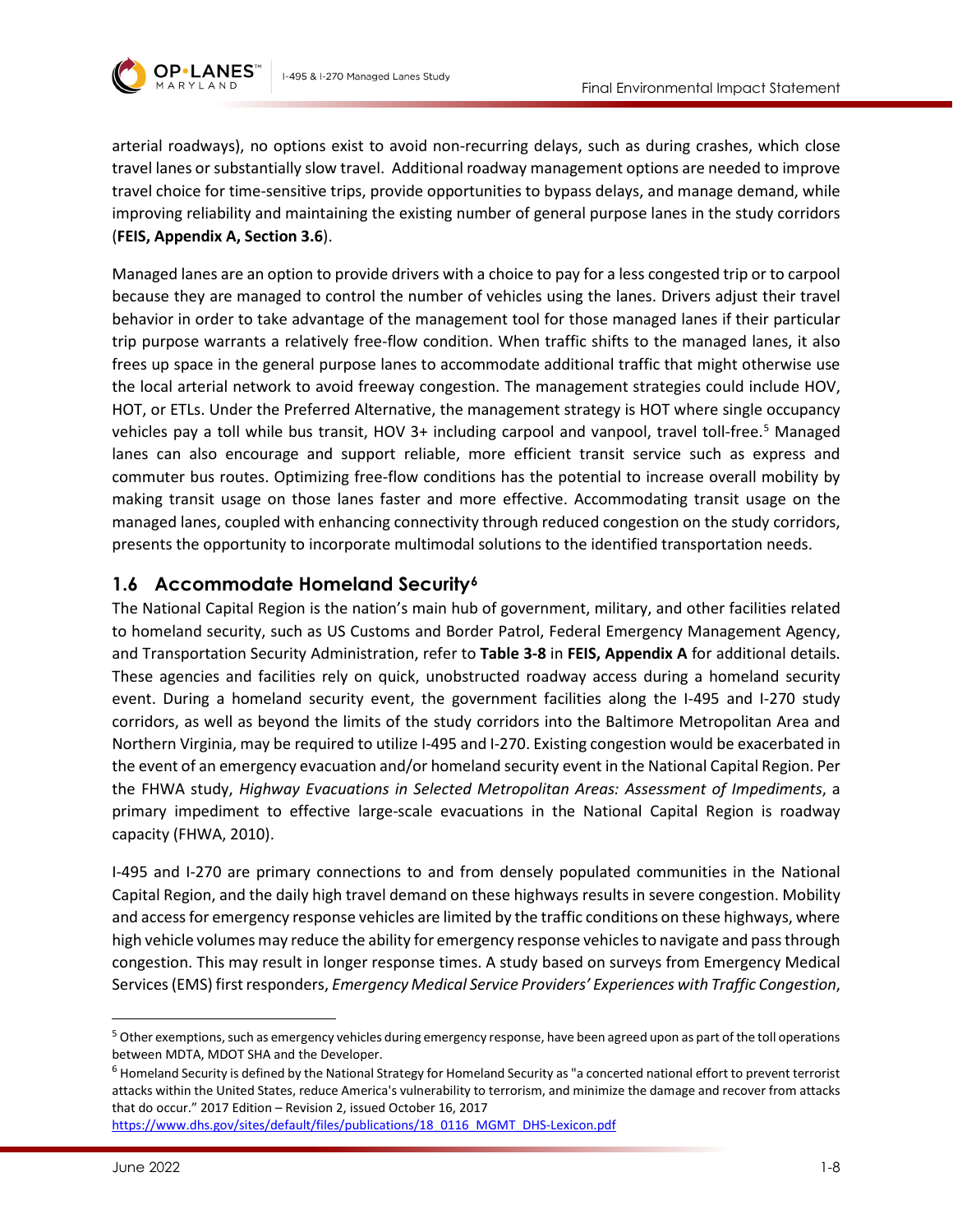

supports this idea. The EMS study results indicate that traffic congestion is more often experienced on interstates and national highways than city streets, and that traffic congestion, on average, contributes to an extra ten minutes in emergency response time (Griffin and McGwin, 2013).

Additional roadway capacity would assist in improving emergency response access and accommodating a population evacuation should an event related to homeland security occur.

# **1.7 Improve Movement of Goods and Services**

The transportation connections that I-495 and I-270 provide are essential to the productivity of the National Capital Region's economy. The study corridors allow the movement of goods and services, including freight and commuting employees, throughout the region. Existing congestion along both corridors increases the cost of doing business due to longer travel times and unreliable trips. The effects of this congestion on the movement of goods and services is a detriment to the health of the local, regional, and national economy. Efficient and reliable highway movement is necessary to accommodate passenger and freight travel that move goods and services through the region.

#### **1.7.1 Movement of Freight Goods**

Freight-dependent industries, including goods transportation services, raw materials/intermediate products transportation services, and retail/consumer outlets, account for 19 percent of the National Capital Region's Gross Domestic Product, which totaled \$464 billion in 2013 (National Capital Region Transportation Planning Board, 2016c). Among these industries within the National Capital Region, the truck transportation mode accounts for 86 percent of the total weight and 79 percent of the total value of freight moved (National Capital Region Transportation Planning Board, 2016c).[7](#page-8-0) Reliable travel times are critical to the movement of freight trucks and, therefore, the economy of the National Capital Region.

Freight trucks contribute to daily traffic flow conditions along I-495 and I-270. As shown in **[Figure 1-2](#page-9-0)**, the study corridors experience the highest AADT volumes of freight trucks and greater percentages of freight trucks relative to other vehicles in the Freight-Significant Network.<sup>[8,](#page-8-1)[9](#page-8-2)</sup> Based on annual average data, both the I-495 study corridor and I-270 study corridor serve over 20,000 trucks per day, respectively. The demand for freight increases with population size. Each person in the United States generates demand for more than 60 tons of freight per year (MWCOG, 2016a), and with each new resident added, the demand for consumer goods increases. Therefore, as the population increases in the region, so does a corresponding demand for freight transportation. Refer to **FEIS, Appendix A, Section 3.9** for additional details.

<span id="page-8-0"></span> $<sup>7</sup>$  The freight weight and value percentages presented here are based on the National Capital Region Transportation Planning</sup> Board's *National Capital Region Freight Plan* (July 2016). The most recently available freight demand analysis data used in the 2016 Freight Plan is from 2007. See page 45 of the 2016 Freight Plan for additional information.<br><sup>8</sup> Based on the National Capital Region Transportation Planning Board's National Capital Region Freight Plan (July 2016). Th

<span id="page-8-1"></span>recently available freight demand analysis data used in the *2016 Freight Plan* is from 2007. See page 45 of the *2016 Freight Plan* for additional information.

<span id="page-8-2"></span><sup>&</sup>lt;sup>9</sup> Commercial traffic is not allowed on the National Park Service Parkways.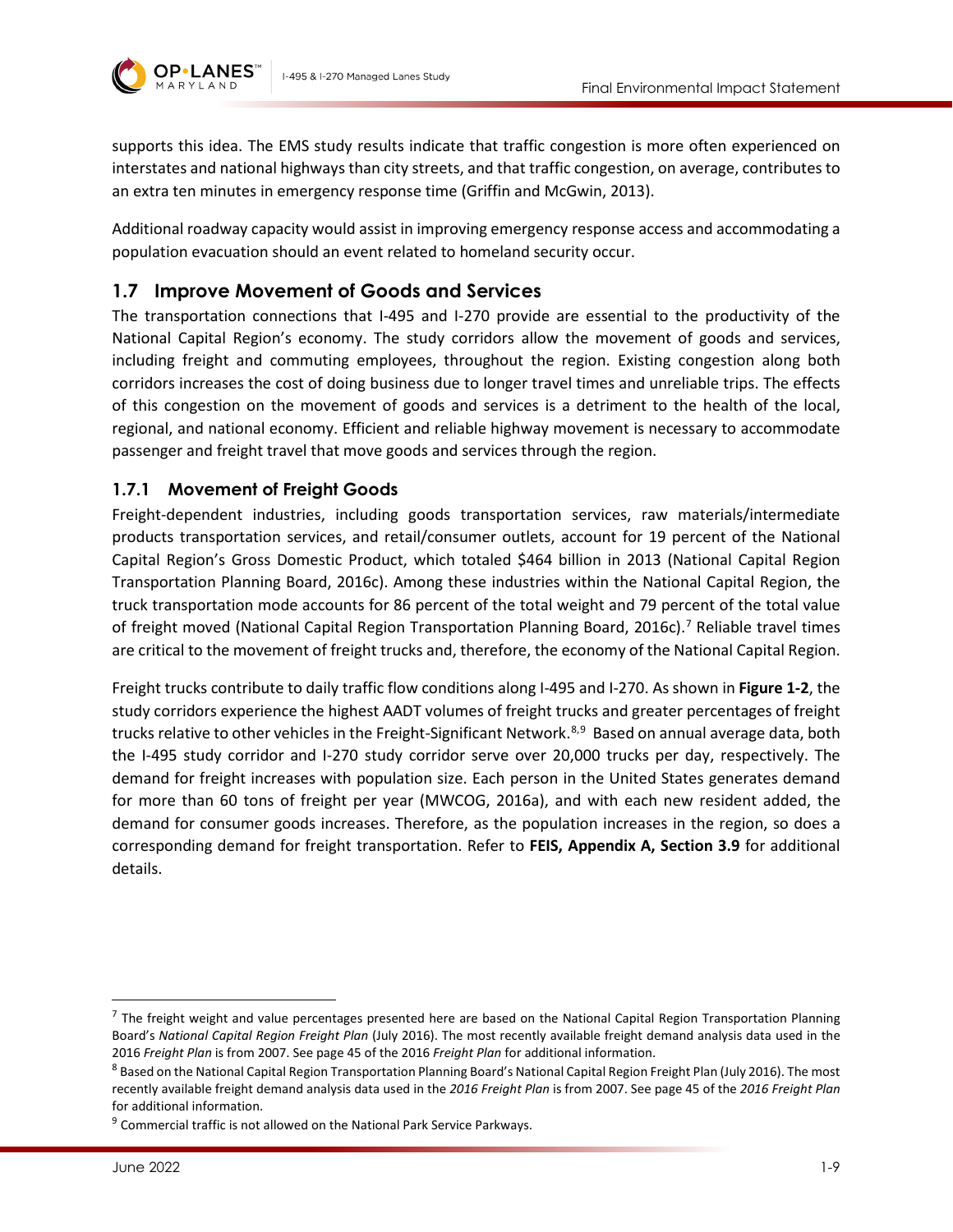<span id="page-9-0"></span>

**Figure 1-2: Average Annual Daily Truck Traffic**

I-495 & I-270 Managed Lanes Study

*Source: National Capital Region Freight Plan, page 31. National Capital Region Transportation Planning Board, 2016.*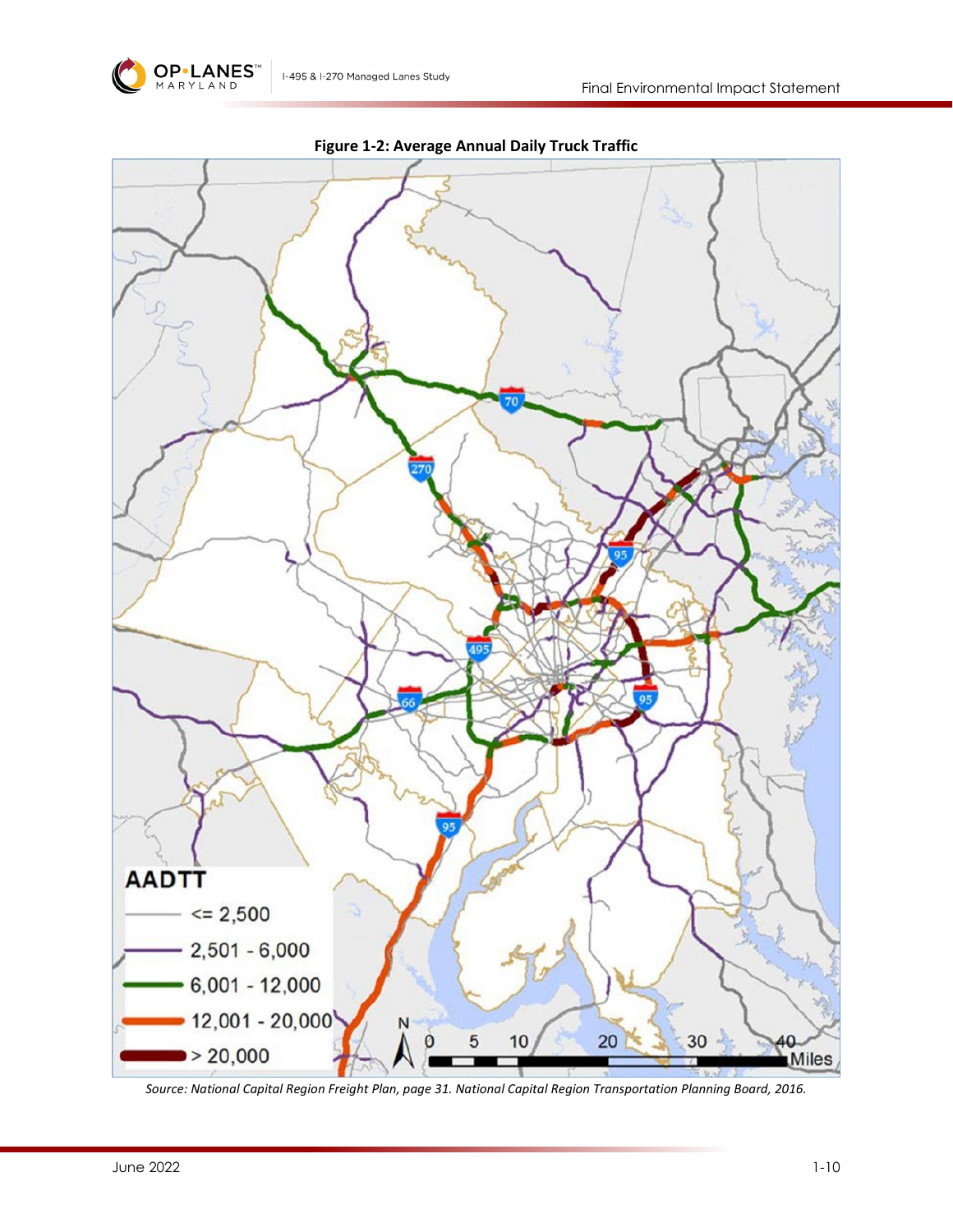

# **1.7.2 Movement of Commuting Employees**

Thousands of employers in the National Capital Region depend on the study corridors for employee commuting and delivery access. As illustrated in **[Figure 1-3](#page-11-0)**, approximately 54 percent of residents in Montgomery County and 56 percent of residents in Prince George's County travel ten or more miles from their homes for work with employment destinations and workers' home destinations densely clustered along the I-495 and I-270 study corridors (MD Maryland Department of Labor, Licensing, & Regulation, 2018 [https://www.dllr.state.md.us/lmi/wiacommuting/\)](https://www.dllr.state.md.us/lmi/wiacommuting/). The ability to move freight and commuting employees through the study corridors will increasingly depend on the performance of the existing travel lanes on I-495 and I-270. Travelers, commuting employees, and freight trucks are especially sensitive to non-recurring delays (unanticipated disruptions), which are indicative of poor reliability, as they disrupt scheduled activities and manufacturing/distribution activities (Transportation Planning Board, 2016d). Refer to **FEIS, Appendix A, Section 3.10** for additional details. For additional detail on the COVID-19 pandemic's impact on commuting and travel, refer to **Chapter 4, Section 4.5** and **FEIS, Appendix C**.

# **1.8 Other Goals and Objectives**

# **1.8.1 Incorporate Alternative Funding Sources to Achieve Financial Viability**

The State of Maryland is committed to provide timely transportation improvements that can accommodate existing and long-term traffic growth. Typical roadway infrastructure improvements are funded through use of Maryland's Transportation Trust Fund. The Transportation Trust Fund is primarily comprised of revenue from the gas tax and motor vehicle registration and titling fees. All funds dedicated to MDOT are deposited in the Transportation Trust Fund, and disbursements for all programs and projects are made from the Transportation Trust Fund. Revenues are not earmarked for specific programs.

However, the State's traditional funding sources, including the Maryland Transportation Trust Fund, are unable to effectively finance, construct, operate, and maintain highway improvements of the magnitude that are needed to address roadway congestion and enhance trip reliability in these study corridors, due to the fiscal constraints of the program and the state-wide transportation needs. These types of large projects must be financially viable and revenue sources, such as pricing options, that provide adequate funding are needed to support additional roadway capacity and improvements that address roadway congestion and enhance reliability.

Large-scale improvements, such as those being considered with the Study, would require decades to accumulate enough revenue in the State's Transportation Trust Fund to deliver the improvements with traditional funding. The use of alternative funding approaches, such as pricing options, provides needed large-scale improvements decades earlier than would otherwise be realized using traditional funding and allows the project to be fiscally-constrained in the metropolitan transportation plan. This is a critical step in the NEPA decision-making process, as current federal policy restricts issuance of a NEPA decision document unless the project is fiscally-constrained. For large-scale improvements such as those considered in this Study, MDOT SHA will use an innovative financing method through a P3 in order to design, build, finance, operate, and maintain the proposed infrastructure improvements.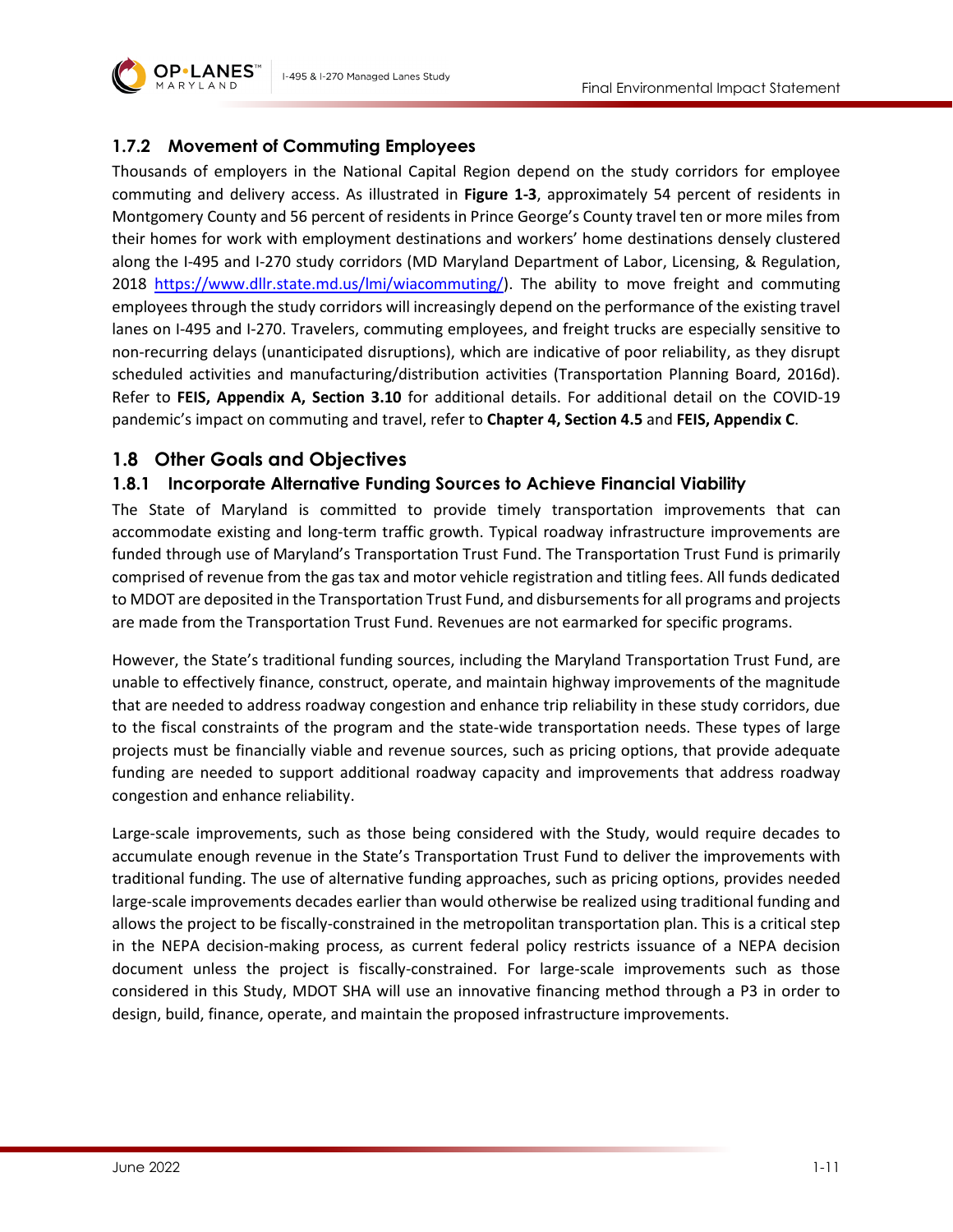

<span id="page-11-0"></span>

#### **Figure 1-3: Residents' Home and Employment Commute Destinations**

*Source: U.S. Census Bureau, Center for Economic Studies, OnTheMap [\(https://onthemap.ces.census.gov\)](https://onthemap.ces.census.gov/)*